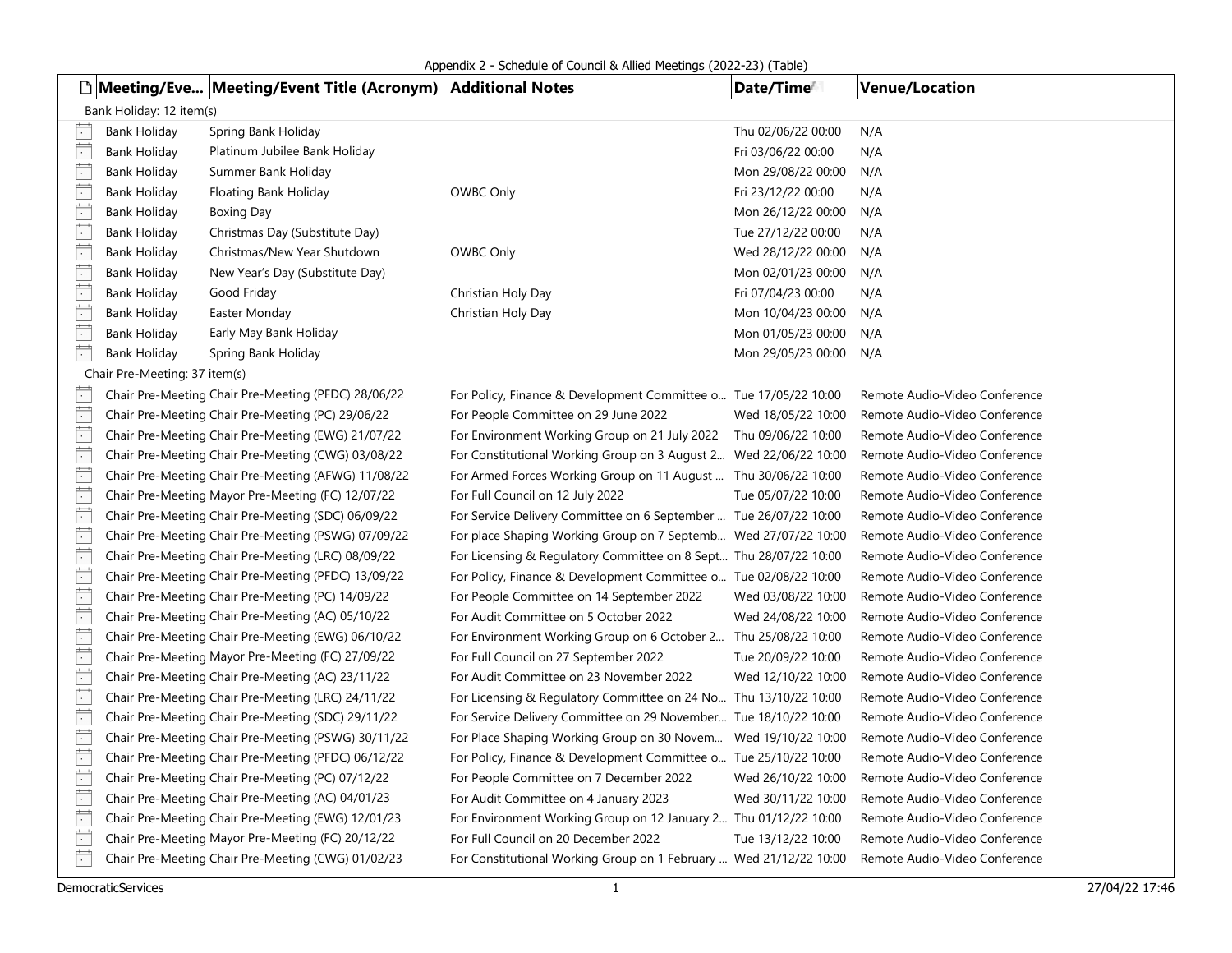Appendix 2 - Schedule of Council & Allied Meetings (2022-23) (Table)

|                          |                       | □ Meeting/Eve   Meeting/Event Title (Acronym)                         | <b>Additional Notes</b>                                                                  | Date/Time          | <b>Venue/Location</b>                                  |
|--------------------------|-----------------------|-----------------------------------------------------------------------|------------------------------------------------------------------------------------------|--------------------|--------------------------------------------------------|
| Ē                        |                       | Chair Pre-Meeting Chair Pre-Meeting (AFWG) 02/02/23                   | For Armed Forces Working Group on 2 February  Thu 22/12/22 10:00                         |                    | Remote Audio-Video Conference                          |
| F                        |                       | Chair Pre-Meeting Chair Pre-Meeting (PFDC) 07/02/23                   | For Policy, Finance & Development Committee o Tue 03/01/23 10:00                         |                    | Remote Audio-Video Conference                          |
| F                        |                       | Chair Pre-Meeting Chair Pre-Meeting (LRC) 09/03/23                    | For Licensing & Regulatory Committee on 9 Mar Thu 26/01/23 10:00                         |                    | Remote Audio-Video Conference                          |
| Ë                        |                       | Chair Pre-Meeting Chair Pre-Meeting (SDC) 14/04/23                    | For Service Delivery Committee on 14 April 2023                                          | Tue 31/01/23 10:00 | Remote Audio-Video Conference                          |
| $\overline{\phantom{a}}$ |                       | Chair Pre-Meeting Chair Pre-Meeting (PSWG) 15/03/23                   | For Place Shaping Working Group on 15 March 2 Wed 01/02/23 10:00                         |                    | Remote Audio-Video Conference                          |
| $\overline{\phantom{a}}$ |                       | Chair Pre-Meeting Chair Pre-Meeting (PC) 22/03/23                     | For People Committee on 22 March 2023                                                    | Wed 08/02/23 10:00 | Remote Audio-Video Conference                          |
| Ē                        |                       | Chair Pre-Meeting Chair Pre-Meeting (PFDC) 28/03/23                   | For Policy, Finance & Development on 28 March  Tue 14/02/23 10:00                        |                    | Remote Audio-Video Conference                          |
| Ë                        |                       | Chair Pre-Meeting Mayor Pre-Meeting (FC) 23/02/23                     | For Full Council on 23 February 2023                                                     | Thu 16/02/23 10:00 | Remote Audio-Video Conference                          |
| Ë                        |                       | Chair Pre-Meeting Chair Pre-Meeting (AC) 12/04/23                     | For Audit Committee on 12 April 2023                                                     | Wed 01/03/23 10:00 | Remote Audio-Video Conference                          |
| Ë                        |                       | Chair Pre-Meeting Chair Pre-Meeting (EWG) 13/03/23                    | For Environment Working Group on 13 March 20 Thu 02/03/23 10:00                          |                    | Remote Audio-Video Conference                          |
| Ħ                        |                       | Chair Pre-Meeting Chair Pre-Meeting (PSWG) 03/05/23                   | For Place Shaping Working Group on 3 May 2023  Wed 22/03/23 10:00                        |                    | Remote Audio-Video Conference                          |
| Ë                        |                       | Chair Pre-Meeting Mayor Pre-Meeting (FC) 18/04/23                     | For Full Council on 18 April 2023                                                        | Tue 11/04/23 10:00 | Remote Audio-Video Conference                          |
| Ë                        |                       | Chair Pre-Meeting Mayor Pre-Meeting (FC) 16/05/23                     | For Full Council on 16 May 2023                                                          | Tue 09/05/23 10:00 | Remote Audio-Video Conference                          |
|                          | Committee: 35 item(s) |                                                                       |                                                                                          |                    |                                                        |
| $\sim$                   | Committee             | Development Control Committee (DCC)                                   | May (2022)                                                                               | Thu 26/05/22 19:00 | Council Chamber, Council Offices, Station Road, Wigst  |
| $\overline{\phantom{a}}$ | Committee             | Audit Committee (AC)                                                  | Q1 (2022/23)                                                                             | Wed 01/06/22 18:00 | Committee Room, Council Offices, Station Road, Wigst   |
| $\frac{1}{\cdot}$        | Committee             | Service Delivery Committee (SDC)                                      | Q4 (2021/22)                                                                             | Tue 14/06/22 19:00 | Council Chamber, Council Offices, Station Road, Wigst  |
| $\overline{\phantom{a}}$ | Committee             | Licensing and Regulatory Committee (LRC) Q4 (2021/22)                 |                                                                                          | Thu 16/06/22 18:30 | Council Chamber, Council Offices, Station Road, Wigst  |
| Ë                        | Committee             | Development Control Committee (DCC)                                   | June (2022)                                                                              | Thu 23/06/22 19:00 | Council Chamber, Council Offices, Station Road, Wigst  |
| Ë                        | Committee             | Policy, Finance and Development Commit Q4 (2021/22)                   |                                                                                          | Tue 28/06/22 19:00 | Council Chamber, Council Offices, Station Road, Wigst  |
| İ.                       | Committee             | People Committee (PC)                                                 | Q4 (2021/22)                                                                             | Wed 29/06/22 18:30 | Committee Room, Council Offices, Station Road, Wigst   |
| Ħ                        | Committee             | Development Control Committee (DCC)                                   | July (2022)                                                                              | Thu 28/07/22 19:00 | Council Chamber, Council Offices, Station Road, Wigst  |
| F                        | Committee             | Development Control Committee (DCC)                                   | August (2022)                                                                            | Thu 25/08/22 19:00 | Council Chamber, Council Offices, Station Road, Wigst  |
| Ë                        | Committee             | Service Delivery Committee (SDC)                                      | Q1 (2022/23)                                                                             | Tue 06/09/22 19:00 | Council Chamber, Council Offices, Station Road, Wigst  |
| $\overline{\phantom{a}}$ | Committee             | Licensing and Regulatory Committee (LRC) Q1 (2022/23)                 |                                                                                          | Thu 08/09/22 18:30 | Council Chamber, Council Offices, Station Road, Wigst  |
| $\overline{\phantom{a}}$ | Committee             | Policy, Finance and Development Commit Q1 (2022/24)                   |                                                                                          | Tue 13/09/22 19:00 | Council Chamber, Council Offices, Station Road, Wigst  |
| $\Box$                   | Committee             | People Committee (PC)                                                 | Q1 (2022/23)                                                                             | Wed 14/09/22 18:30 | Committee Room, Council Offices, Station Road, Wigst   |
| Ë                        | Committee             | Development Control Committee (DCC)                                   | September (2022)                                                                         | Thu 22/09/22 19:00 | Council Chamber, Council Offices, Station Road, Wigst  |
| Ë                        | Committee             | Audit Committee (AC)                                                  | Q1 (2022/23)                                                                             | Wed 05/10/22 18:00 | Committee Room, Council Offices, Station Road, Wigst   |
| $\overline{\phantom{a}}$ | Committee             | Development Control Committee (DCC)                                   | October (2022)                                                                           | Thu 20/10/22 19:00 | Council Chamber, Council Offices, Station Road, Wigst  |
| Ħ                        | Committee             | Development Control Committee (DCC)                                   | November (2022)                                                                          | Thu 17/11/22 19:00 | Council Offices, Brocks Hill, Washbrook Lane, Oadby, L |
| Ë                        | Committee             | Audit Committee (AC)   Audit & Accounts Audit & Accounts etc. 2021/22 |                                                                                          | Wed 23/11/22 18:00 | Council Offices, Brocks Hill, Washbrook Lane, Oadby, L |
| $\mathbb{E}$             | Committee             | Licensing and Regulatory Committee (LRC) Q2 (2022/23)                 |                                                                                          | Thu 24/11/22 18:30 | Council Offices, Brocks Hill, Washbrook Lane, Oadby, L |
| Ē                        | Committee             | Service Delivery Committee (SDC)                                      | Q2 (2022/23)                                                                             | Tue 29/11/22 19:00 | Council Offices, Brocks Hill, Washbrook Lane, Oadby, L |
| $\overline{\phantom{a}}$ | Committee             |                                                                       | Policy, Finance and Development Commit Q2 (2022/23) & Draft Budget Initiatives (2023/24) | Tue 06/12/22 19:00 | Council Offices, Brocks Hill, Washbrook Lane, Oadby, L |
| $\frac{1}{\cdot}$        | Committee             | People Committee (PC)                                                 | Q2 (2022/23)                                                                             | Wed 07/12/22 18:30 | Council Offices, Brocks Hill, Washbrook Lane, Oadby, L |
| $\frac{1}{\cdot}$        | Committee             | Development Control Committee (DCC)                                   | December (2022)                                                                          | Thu 15/12/22 19:00 | Council Offices, Brocks Hill, Washbrook Lane, Oadby, L |
| Ë                        | Committee             | Audit Committee (AC)                                                  | Q2 (2022/23)                                                                             | Wed 04/01/23 18:00 | Council Offices, Brocks Hill, Washbrook Lane, Oadby, L |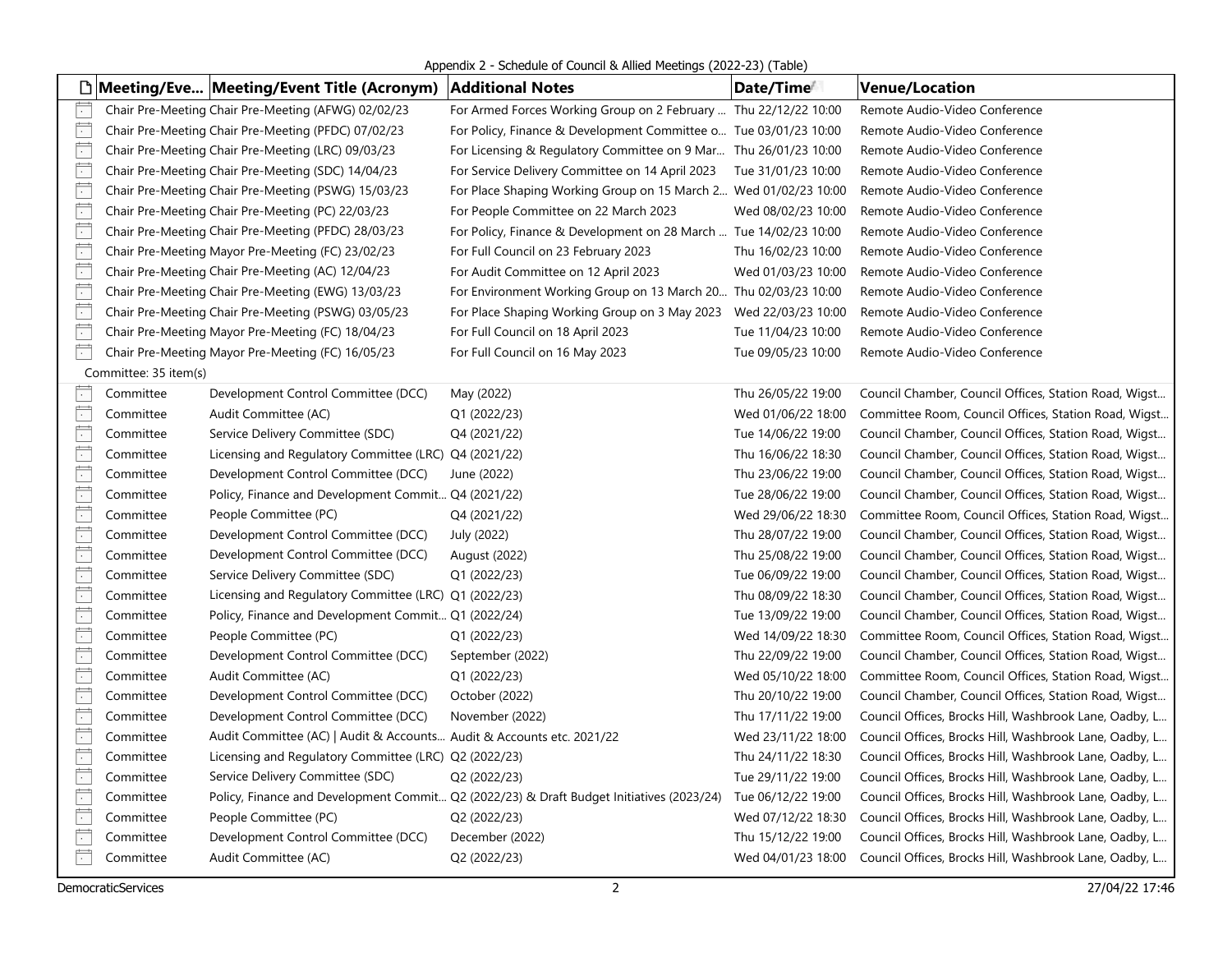Appendix 2 - Schedule of Council & Allied Meetings (2022-23) (Table)

|                          |                                     | □   Meeting/Eve   Meeting/Event Title (Acronym)   Additional Notes                      |                                                                                                        | Date/Time <sup>t</sup> | <b>Venue/Location</b>                                  |
|--------------------------|-------------------------------------|-----------------------------------------------------------------------------------------|--------------------------------------------------------------------------------------------------------|------------------------|--------------------------------------------------------|
| $\Box$                   | Committee                           | Development Control Committee (DCC)                                                     | January (2023)                                                                                         | Thu 19/01/23 19:00     | Council Offices, Brocks Hill, Washbrook Lane, Oadby, L |
| Ë                        | Committee                           |                                                                                         | Policy, Finance and Development Commit Draft Budget (2023/24) & Medium-Term Financi Tue 07/02/23 19:00 |                        | Council Offices, Brocks Hill, Washbrook Lane, Oadby, L |
| $\Box$                   | Committee                           | Development Control Committee (DCC)                                                     | February (2023)                                                                                        | Thu 16/02/23 19:00     | Council Offices, Brocks Hill, Washbrook Lane, Oadby, L |
| $\frac{1}{2}$            | Committee                           | Licensing and Regulatory Committee (LRC) Q3 (2022/23)                                   |                                                                                                        | Thu 09/03/23 18:30     | Council Offices, Brocks Hill, Washbrook Lane, Oadby, L |
| Ӫ                        | Committee                           | Service Delivery Committee (SDC)                                                        | Q3 (2022/23)                                                                                           | Tue 14/03/23 19:00     | Council Offices, Brocks Hill, Washbrook Lane, Oadby, L |
| $\Box$                   | Committee                           | People Committee (PC)                                                                   | Q3 (2022/23)                                                                                           | Wed 22/03/23 18:30     | Council Offices, Brocks Hill, Washbrook Lane, Oadby, L |
| Ë                        | Committee                           | Development Control Committee (DCC)                                                     | March (2023)                                                                                           | Thu 23/03/23 19:00     | Council Offices, Brocks Hill, Washbrook Lane, Oadby, L |
| $\overline{\Box}$        | Committee                           | Policy, Finance and Development Commit Q3 (2022/23)                                     |                                                                                                        | Tue 28/03/23 19:00     | Council Offices, Brocks Hill, Washbrook Lane, Oadby, L |
| $\overline{\phantom{a}}$ | Committee                           | Audit Committee (AC)                                                                    | Q3 (2022/23)                                                                                           | Wed 12/04/23 18:00     | Council Offices, Brocks Hill, Washbrook Lane, Oadby, L |
| Ë                        | Committee                           | Development Control Committee (DCC)                                                     | April (2023)                                                                                           | Thu 27/04/23 19:00     | Council Offices, Brocks Hill, Washbrook Lane, Oadby, L |
| 广                        | Committee                           | Development Control Committee (DCC)                                                     | May (2023)                                                                                             | Thu 25/05/23 19:00     | Council Offices, Brocks Hill, Washbrook Lane, Oadby, L |
|                          | Election: 2 item(s)                 |                                                                                         |                                                                                                        |                        |                                                        |
| $\vert \cdot \vert$      | Election                            | Borough Council Election   Poll Day                                                     |                                                                                                        | Thu 04/05/23 07:00     | Borough of Oadby & Wigston                             |
| 崮                        | Election                            | Borough Council Election   Count                                                        |                                                                                                        | Fri 05/05/23 09:00     | Parklands Leisure Centre, Function Suite, Washbrook La |
|                          | Event and Festival Days: 43 item(s) |                                                                                         |                                                                                                        |                        |                                                        |
| $\overline{\cdot}$       |                                     | Event and Festiv International Day Against Homophobia, T LGBTQ International Observance |                                                                                                        | Tue 17/05/22 00:00     | N/A                                                    |
| $\Box$                   | Event and Festiv Queen's Jubilee    |                                                                                         | National Observance (02/06/22-05/06/22)                                                                | Thu 02/06/22 00:00     | N/A                                                    |
| Ë                        |                                     | Event and Festiv Armed Forces Day                                                       | National Observance                                                                                    | Sat 25/06/22 00:00     | N/A                                                    |
| $\overline{\mathbb{R}}$  | Event and Festiv Raksha Bandhan     |                                                                                         | Hindu Holy Day                                                                                         | Thu 11/08/22 00:00     | N/A                                                    |
| Ë                        | Event and Festiv Samvatsari         |                                                                                         | Jain Forgiveness Day                                                                                   | Thu 01/09/22 00:00     | N/A                                                    |
| Ë                        |                                     | Event and Festiv Merchant Navy Day                                                      | National Observance                                                                                    | Sat 03/09/22 00:00     | N/A                                                    |
| $\overline{\mathbb{R}}$  |                                     | Event and Festiv World Suicide Prevention Day                                           | International Observance                                                                               | Sat 10/09/22 00:00     | N/A                                                    |
| Ë                        |                                     | Event and Festiv World Alzheimer Day                                                    | International Observance                                                                               | Wed 21/09/22 00:00     | N/A                                                    |
| $\overline{\cdot}$       | Event and Festiv Rosh Hashana       |                                                                                         | Jewish Festival (25/09/22-27/09/22)                                                                    | Sun 25/09/22 00:00     | N/A                                                    |
| $\frac{1}{2}$            |                                     | Event and Festiv World's Biggest Coffee Morning with Mac National Observance            |                                                                                                        | Fri 30/09/22 00:00     | N/A                                                    |
| Ë                        |                                     | Event and Festiv Black History Month                                                    | International Observance (01/10/22-31/10/22)                                                           | Sat 01/10/22 00:00     | N/A                                                    |
| $\overline{\phantom{a}}$ | Event and Festiv Yom Kippur         |                                                                                         | Jewish Holy Day (04/10/22-05/10/22)                                                                    | Tue 04/10/22 00:00     | N/A                                                    |
| Ë                        |                                     | Event and Festiv National Hate Crime Awareness Week                                     | National Observance (08/10/22-15/10/22)                                                                | Sat 08/10/22 00:00     | N/A                                                    |
| $\overline{\cdot}$       |                                     | Event and Festiv World Mental Health Day                                                | International Observance                                                                               | Mon 10/10/22 00:00     | N/A                                                    |
| Ë                        | Event and Festiv Diwali/Deepavali   |                                                                                         | Hindu Festival of Light                                                                                | Mon 24/10/22 00:00     | N/A                                                    |
| Ē                        | Event and Festiv Halloween          |                                                                                         | International Observance                                                                               | Mon 31/10/22 00:00     | N/A                                                    |
| $\overline{\phantom{a}}$ |                                     | Event and Festiv Guy Fawkes Night/Bonfire Night                                         | National Observance                                                                                    | Sat 05/11/22 00:00     | N/A                                                    |
| Ë                        |                                     | Event and Festiv Remembrance Day                                                        | International Observance                                                                               | Fri 11/11/22 00:00     | N/A                                                    |
| Ë                        |                                     | Event and Festiv Alcohol Awareness Week                                                 | National Observance (11/11/22-17/11/22)                                                                | Fri 11/11/22 00:00     | N/A                                                    |
| Ë                        |                                     | Event and Festiv Remembrance Sunday                                                     | International Observance                                                                               | Sun 13/11/22 00:00     | N/A                                                    |
| $\overline{\phantom{a}}$ |                                     | Event and Festiv Birthday of Guru Nanak                                                 | Sikh Holy Day                                                                                          | Sat 19/11/22 00:00     | N/A                                                    |
| Ӫ                        |                                     | Event and Festiv Oadby and Wigston Awards Evening                                       | Oadby and Wigston Awards Evening                                                                       | Wed 23/11/22 19:00     | Parklands Leisure Centre, Function Suite, Washbrook La |
| 广                        | Event and Festiv St. Andrew's Day   |                                                                                         | National & Christian Holy Day                                                                          | Wed 30/11/22 00:00     | N/A                                                    |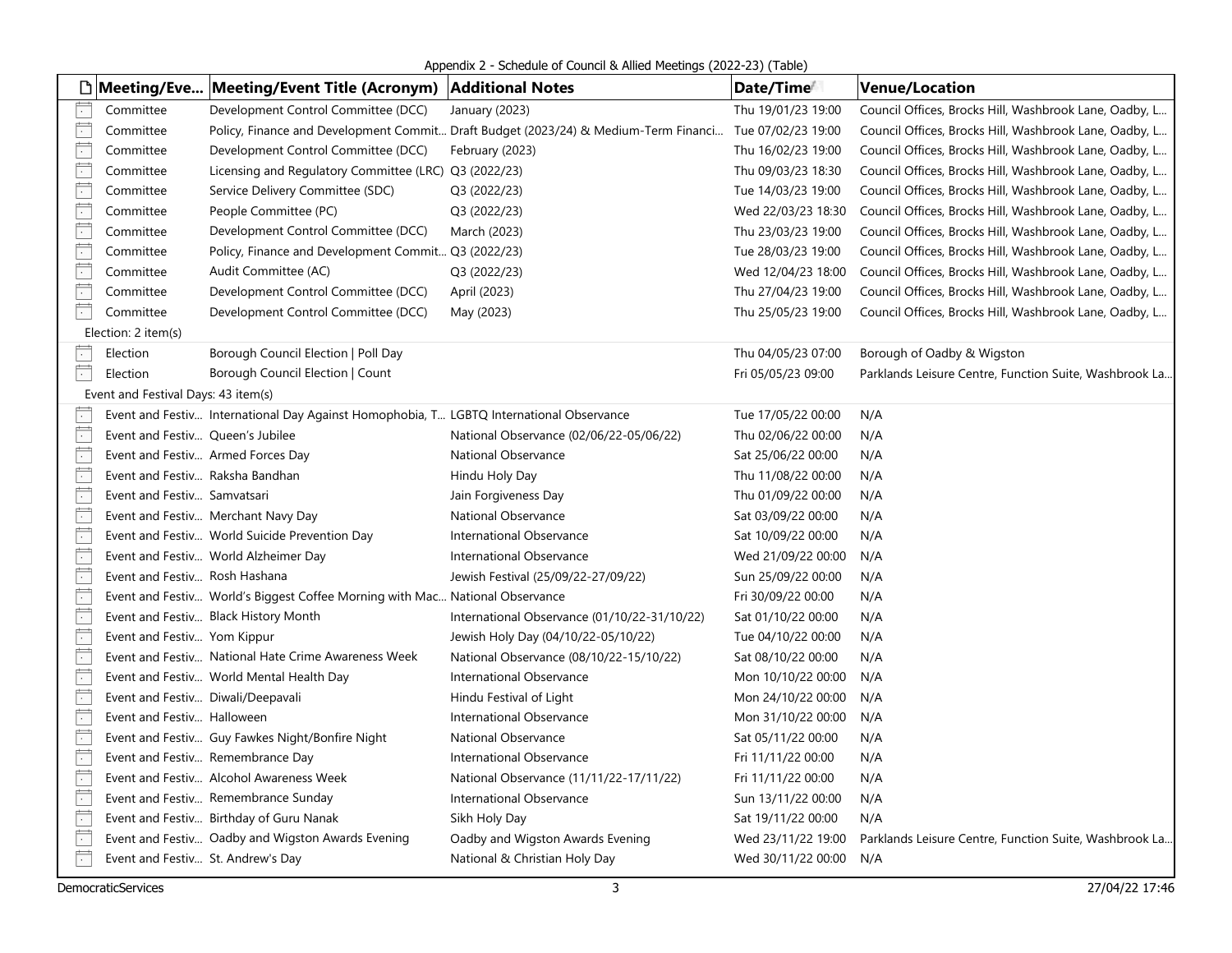Appendix 2 - Schedule of Council & Allied Meetings (2022-23) (Table)

|                            |                                    | □ Meeting/Eve Meeting/Event Title (Acronym)   Additional Notes                               |                                                                  | Date/Time          | <b>Venue/Location</b>                                  |  |  |  |
|----------------------------|------------------------------------|----------------------------------------------------------------------------------------------|------------------------------------------------------------------|--------------------|--------------------------------------------------------|--|--|--|
| F                          |                                    | Event and Festiv International Day of Persons with Disabilit International Observance        |                                                                  | Sat 03/12/22 00:00 | N/A                                                    |  |  |  |
| Ë                          |                                    | Event and Festiv Christmas Carol Concert                                                     | Christmas Carol Concert                                          | Wed 14/12/22 18:30 | Council Offices, Brocks Hill, Washbrook Lane, Oadby, L |  |  |  |
| Ē                          | Event and Festiv Hanukkah          |                                                                                              | Jewish Festival (18/12/22-26/12/22)                              | Sun 18/12/22 00:00 | N/A                                                    |  |  |  |
| $\overline{\cdot}$         | Event and Festiv New Year's Eve    |                                                                                              | International Observance                                         | Sat 31/12/22 00:00 | N/A                                                    |  |  |  |
| $\overline{\phantom{a}}$   | Event and Festiv New Year's Day    |                                                                                              | International Observance                                         | Sun 01/01/23 00:00 | N/A                                                    |  |  |  |
| $\overline{\cdot}$         |                                    | Event and Festiv Holocaust Memorial Day                                                      | Commemorative Event                                              | Fri 27/01/23 00:00 | To Be Confirmed (TBC)                                  |  |  |  |
| $\overline{\Box}$          |                                    | Event and Festiv Chinese New Year                                                            | International Observance                                         | Wed 01/02/23 00:00 | N/A                                                    |  |  |  |
| Ë                          |                                    | Event and Festiv LGBTQ History Month/Pride Month                                             | LGBTQ International Observance (01/02/23-28/0 Wed 01/02/23 00:00 |                    | N/A                                                    |  |  |  |
| $\overline{\phantom{a}}$   | Event and Festiv St. David's Day   |                                                                                              | National & Christian Holy Day                                    | Wed 01/03/23 00:00 | N/A                                                    |  |  |  |
| Ë                          | Event and Festiv Holi              |                                                                                              | Hindu Holy Day                                                   | Wed 08/03/23 00:00 | N/A                                                    |  |  |  |
| Ë                          |                                    | Event and Festiv International Women's Day                                                   | International Observance                                         | Wed 08/03/23 00:00 | N/A                                                    |  |  |  |
| Ē                          |                                    | Event and Festiv Commonwealth Day                                                            | National Observance                                              | Mon 13/03/23 00:00 | N/A                                                    |  |  |  |
| $\overline{\cdot}$         | Event and Festiv St. Patrick's Day |                                                                                              | National & Christian Holy Day                                    | Fri 17/03/23 00:00 | N/A                                                    |  |  |  |
| $\overline{\phantom{a}}$   | Event and Festiv Ramadan           |                                                                                              | Muslim Festival (22/03/23-21/04/23)                              | Wed 22/03/23 00:00 | N/A                                                    |  |  |  |
| Ē                          | Event and Festiv Passover/Pesach   |                                                                                              | Jewish Festival (05/04/23-13/04/23)                              | Wed 05/04/23 00:00 | N/A                                                    |  |  |  |
| $\Box$                     | Event and Festiv Easter Saturday   |                                                                                              | Christian Holy Day                                               | Sat 08/04/23 00:00 | N/A                                                    |  |  |  |
| $\Box$                     | Event and Festiv Easter Sunday     |                                                                                              | Christian Holy Day                                               | Sun 09/04/23 00:00 | N/A                                                    |  |  |  |
| $\overline{\phantom{a}}$   | Event and Festiv St. George's Day  |                                                                                              | National & Christian Holy Day                                    | Sun 23/04/23 00:00 | N/A                                                    |  |  |  |
| $\overline{\phantom{a}}$   |                                    | Event and Festiv Mental Health Awareness Month                                               | National Observance (01/05/23-31/05/23)                          | Mon 01/05/23 00:00 | N/A                                                    |  |  |  |
| Ë                          |                                    | Event and Festiv International Day Against Homophobia, T LGBTQ International Observance      |                                                                  | Wed 17/05/23 00:00 | N/A                                                    |  |  |  |
|                            | Full Council: 7 item(s)            |                                                                                              |                                                                  |                    |                                                        |  |  |  |
| Ħ                          | <b>Full Council</b>                | Full Council (FC)   Annual General Meetin Annual General Meeting (AGM) (2022/23)             |                                                                  | Tue 10/05/22 19:00 | Council Chamber, Council Offices, Station Road, Wigst  |  |  |  |
| $\Box$                     | <b>Full Council</b>                | Full Council (FC)                                                                            |                                                                  | Tue 12/07/22 19:00 | Council Chamber, Council Offices, Station Road, Wigst  |  |  |  |
| $\Box$                     | <b>Full Council</b>                | Full Council (FC)                                                                            |                                                                  | Tue 27/09/22 19:00 | Council Chamber, Council Offices, Station Road, Wigst  |  |  |  |
| Ë                          | <b>Full Council</b>                | Full Council (FC)                                                                            |                                                                  | Tue 20/12/22 19:00 | Council Offices, Brocks Hill, Washbrook Lane, Oadby, L |  |  |  |
| $\Box$                     | <b>Full Council</b>                | Full Council (FC)   Council Tax & Budget S Council Tax & Budget Setting (2023/24)            |                                                                  | Thu 23/02/23 19:00 | Council Offices, Brocks Hill, Washbrook Lane, Oadby, L |  |  |  |
| $\Box$                     | <b>Full Council</b>                | Full Council (FC)                                                                            |                                                                  | Tue 18/04/23 19:00 | Council Offices, Brocks Hill, Washbrook Lane, Oadby, L |  |  |  |
| 广                          | <b>Full Council</b>                | Full Council (FC)   Annual General Meetin Annual General Meeting (AGM) (2023/24)             |                                                                  | Tue 16/05/23 19:00 | Council Offices, Brocks Hill, Washbrook Lane, Oadby, L |  |  |  |
|                            |                                    | Members' Briefing Induction & Training: 19 item(s)                                           |                                                                  |                    |                                                        |  |  |  |
| $\overline{\phantom{a}}$ . |                                    | Members' Briefin Ad-Hoc Members' Training etc. (M-BIT)    May (2022)   Code of Conduct (DG)  |                                                                  | Wed 11/05/22 18:00 | Council Chamber, Council Offices, Station Road, Wigst  |  |  |  |
| Ē                          |                                    | Members' Briefin Members' Training (M-BIT)   Planning (Bas Basic Training (Law & Procedure)  |                                                                  | Thu 19/05/22 18:00 | Remote Audio-Video Conference                          |  |  |  |
| Ë                          |                                    | Members' Briefin Members' Training (M-BIT)   Audit (Basic)  Basic Training (Law & Procedure) |                                                                  | Wed 25/05/22 16:00 | Remote Audio-Video Conference                          |  |  |  |
| $\overline{\cdot}$         |                                    | Members' Briefin Ad-Hoc Members' Training etc. (M-BIT)                                       | June (2022)                                                      | Wed 08/06/22 18:00 | To Be Confirmed (TBC)                                  |  |  |  |
| $\overline{\mathbb{R}}$    |                                    | Members' Briefin Members' Training (M-BIT)   Licensing (Ba Basic Training (Law & Procedure)  |                                                                  | Thu 09/06/22 18:00 | Remote Audio-Video Conference                          |  |  |  |
| Ē                          |                                    | Members' Briefin Ad-Hoc Members' Training etc. (M-BIT)                                       | July (2022)                                                      | Wed 06/07/22 18:00 | To Be Confirmed (TBC)                                  |  |  |  |
| Ë                          |                                    | Members' Briefin Ad-Hoc Members' Training etc. (M-BIT)                                       | August (2022)                                                    | Wed 10/08/22 18:00 | To Be Confirmed (TBC)                                  |  |  |  |
| Ë                          |                                    | Members' Briefin Ad-Hoc Members' Training etc. (M-BIT)                                       | September (2022)                                                 | Thu 15/09/22 18:00 | To Be Confirmed (TBC)                                  |  |  |  |
| Ë                          |                                    | Members' Briefin Ad-Hoc Members' Training etc. (M-BIT)                                       | October (2022)                                                   |                    | Wed 12/10/22 18:00 To Be Confirmed (TBC)               |  |  |  |
|                            |                                    |                                                                                              |                                                                  |                    |                                                        |  |  |  |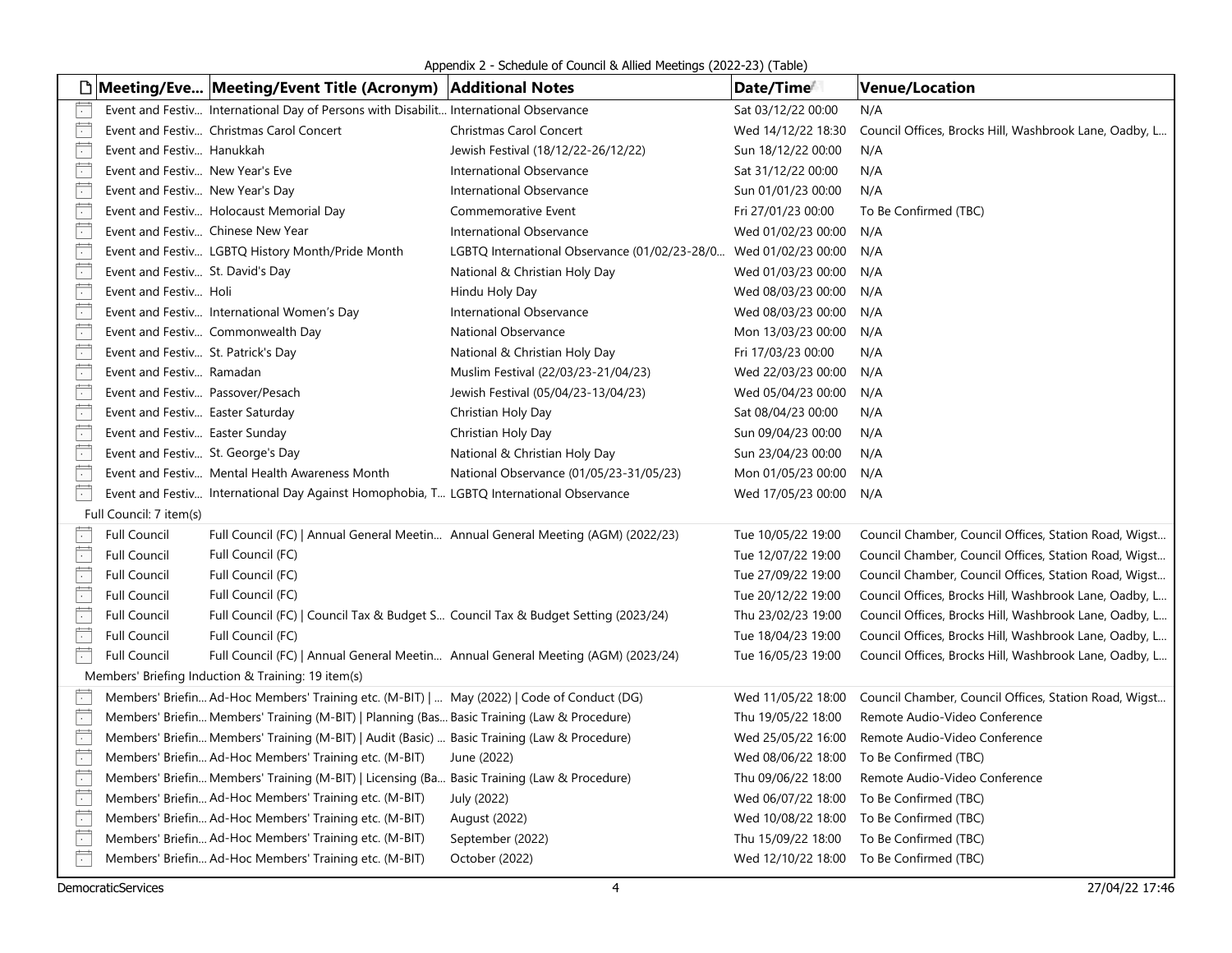Appendix 2 - Schedule of Council & Allied Meetings (2022-23) (Table)

|                          |                                          | □ Meeting/Eve Meeting/Event Title (Acronym)                                                      | <b>Additional Notes</b> | Date/Time          | <b>Venue/Location</b>                                                    |
|--------------------------|------------------------------------------|--------------------------------------------------------------------------------------------------|-------------------------|--------------------|--------------------------------------------------------------------------|
|                          |                                          | Members' Briefin Ad-Hoc Members' Training etc. (M-BIT)                                           | November (2022)         | Wed 09/11/22 18:00 | To Be Confirmed (TBC)                                                    |
| F                        |                                          | Members' Briefin Members' Training (M-BIT)   Planning (Ad Additional Training (Member Requests)  |                         | Thu 10/11/22 18:00 | Remote Audio-Video Conference                                            |
| $\overline{\phantom{a}}$ |                                          | Members' Briefin Members' Training (M-BIT)   Licensing (Ad Additional Training (Member Requests) |                         | Wed 16/11/22 18:00 | Remote Audio-Video Conference                                            |
| Ë                        |                                          | Members' Briefin Ad-Hoc Members' Training etc. (M-BIT)                                           | December (2022)         | Thu 01/12/22 18:00 | To Be Confirmed (TBC)                                                    |
| $\Box$                   |                                          | Members' Briefin Members' Training (M-BIT)   Audit (Additi Additional Training (Member Requests) |                         | Thu 05/01/23 16:00 | Remote Audio-Video Conference                                            |
| Ë                        |                                          | Members' Briefin Ad-Hoc Members' Training etc. (M-BIT)                                           | January (2023)          | Wed 11/01/23 18:00 | To Be Confirmed (TBC)                                                    |
| $\overline{\phantom{a}}$ |                                          | Members' Briefin Ad-Hoc Members' Training etc. (M-BIT)                                           | February (2023)         | Wed 08/02/23 18:00 | To Be Confirmed (TBC)                                                    |
| Ë                        |                                          | Members' Briefin Ad-Hoc Members' Training etc. (M-BIT)                                           | March (2023)            | Wed 08/03/23 18:00 | To Be Confirmed (TBC)                                                    |
| $\Box$                   |                                          | Members' Briefin Ad-Hoc Members' Training etc. (M-BIT)                                           | April (2023)            | Wed 05/04/23 18:00 | To Be Confirmed (TBC)                                                    |
| Ë                        |                                          | Members' Briefin Ad-Hoc Members' Training etc. (M-BIT)                                           | May (2023)              |                    | Wed 03/05/23 18:00 To Be Confirmed (TBC)                                 |
|                          | Miscellaneous: 13 item(s)                |                                                                                                  |                         |                    |                                                                          |
| F                        | Miscellaneous                            | Youth Council (YC)                                                                               |                         |                    | Wed 18/05/22 19:00 Council Chamber, Council Offices, Station Road, Wigst |
| $\overline{ }$           | Miscellaneous                            | Youth Council (YC)                                                                               |                         | Wed 15/06/22 19:00 | Council Chamber, Council Offices, Station Road, Wigst                    |
| Ħ                        | Miscellaneous                            | Youth Council (YC)                                                                               |                         |                    | Wed 20/07/22 19:00 Council Chamber, Council Offices, Station Road, Wigst |
| $\frac{1}{\sqrt{2}}$     | Miscellaneous                            | Youth Council (YC)                                                                               |                         | Wed 17/08/22 19:00 | Council Chamber, Council Offices, Station Road, Wigst                    |
| Ē                        | Miscellaneous                            | Youth Council (YC)                                                                               |                         | Wed 21/09/22 19:00 | Council Chamber, Council Offices, Station Road, Wigst                    |
| $\overline{\cdot}$       | Miscellaneous                            | Youth Council (YC)                                                                               |                         | Wed 19/10/22 19:00 | To Be Confirmed (TBC)                                                    |
| $\mathbb{R}^+$           | Miscellaneous                            | Youth Council (YC)                                                                               |                         |                    | Wed 16/11/22 19:00 To Be Confirmed (TBC)                                 |
| $\overline{\phantom{a}}$ | Miscellaneous                            | Youth Council (YC)                                                                               |                         |                    | Wed 21/12/22 19:00 To Be Confirmed (TBC)                                 |
| Ë                        | Miscellaneous                            | Youth Council (YC)                                                                               |                         |                    | Wed 18/01/23 19:00 To Be Confirmed (TBC)                                 |
| È                        | Miscellaneous                            | Youth Council (YC)                                                                               |                         |                    | Wed 15/02/23 19:00 To Be Confirmed (TBC)                                 |
| $\overline{ }$           | Miscellaneous                            | Youth Council (YC)                                                                               |                         |                    | Wed 15/03/23 19:00 To Be Confirmed (TBC)                                 |
| $\mathbb{R}^+$           | Miscellaneous                            | Youth Council (YC)                                                                               |                         |                    | Wed 19/04/23 19:00 To Be Confirmed (TBC)                                 |
| Ħ                        | Miscellaneous                            | Youth Council (YC)                                                                               |                         |                    | Wed 17/05/23 19:00 To Be Confirmed (TBC)                                 |
|                          | Outside and Partnership Body: 20 item(s) |                                                                                                  |                         |                    |                                                                          |
| $\overline{\phantom{0}}$ |                                          | Outside and Part Community Engagement Forum (CEF)                                                |                         | Tue 17/05/22 13:30 | Remote Audio-Video Conference                                            |
| Ħ                        |                                          | Outside and Part Health and Wellbeing Board (HWBB)                                               |                         | Tue 24/05/22 13:30 | Remote Audio-Video Conference                                            |
| Ë                        |                                          | Outside and Part Community Safety Partnership (CSP)                                              |                         | Mon 13/06/22 14:00 | Council Chamber, Council Offices, Station Road, Wigst                    |
| $\overline{\phantom{1}}$ |                                          | Outside and Part Children and Young Peoples' Forum (CYPF)                                        |                         | Thu 07/07/22 18:00 | Remote Audio-Video Conference                                            |
| Ë                        |                                          | Outside and Part Community Safety Partnership (CSP)                                              |                         | Mon 08/08/22 14:00 | Council Chamber, Council Offices, Station Road, Wigst                    |
| F                        |                                          | Outside and Part Community Engagement Forum (CEF)                                                |                         | Tue 16/08/22 13:30 | Remote Audio-Video Conference                                            |
| $\Box$                   |                                          | Outside and Part Health and Wellbeing Board (HWBB)                                               |                         | Tue 23/08/22 13:30 | Remote Audio-Video Conference                                            |
| $\overline{ }$           |                                          | Outside and Part Community Safety Partnership (CSP)                                              |                         | Mon 10/10/22 14:00 | To Be Confirmed (TBC)                                                    |
| $\Box$                   |                                          | Outside and Part Children and Young Peoples' Forum (CYPF)                                        |                         | Thu 13/10/22 18:00 | Remote Audio-Video Conference                                            |
| Ë                        |                                          | Outside and Part Community Engagement Forum (CEF)                                                |                         | Tue 15/11/22 13:30 | Remote Audio-Video Conference                                            |
| Ë                        |                                          | Outside and Part Health and Wellbeing Board (HWBB)                                               |                         | Tue 22/11/22 13:30 | Remote Audio-Video Conference                                            |
|                          |                                          | Outside and Part Community Safety Partnership (CSP)                                              |                         | Mon 12/12/22 14:00 | To Be Confirmed (TBC)                                                    |
| $\overline{ }$           |                                          | Outside and Part Children and Young People's Forum (CYPF)                                        |                         | Thu 26/01/23 18:00 | Remote Audio-Video Conference                                            |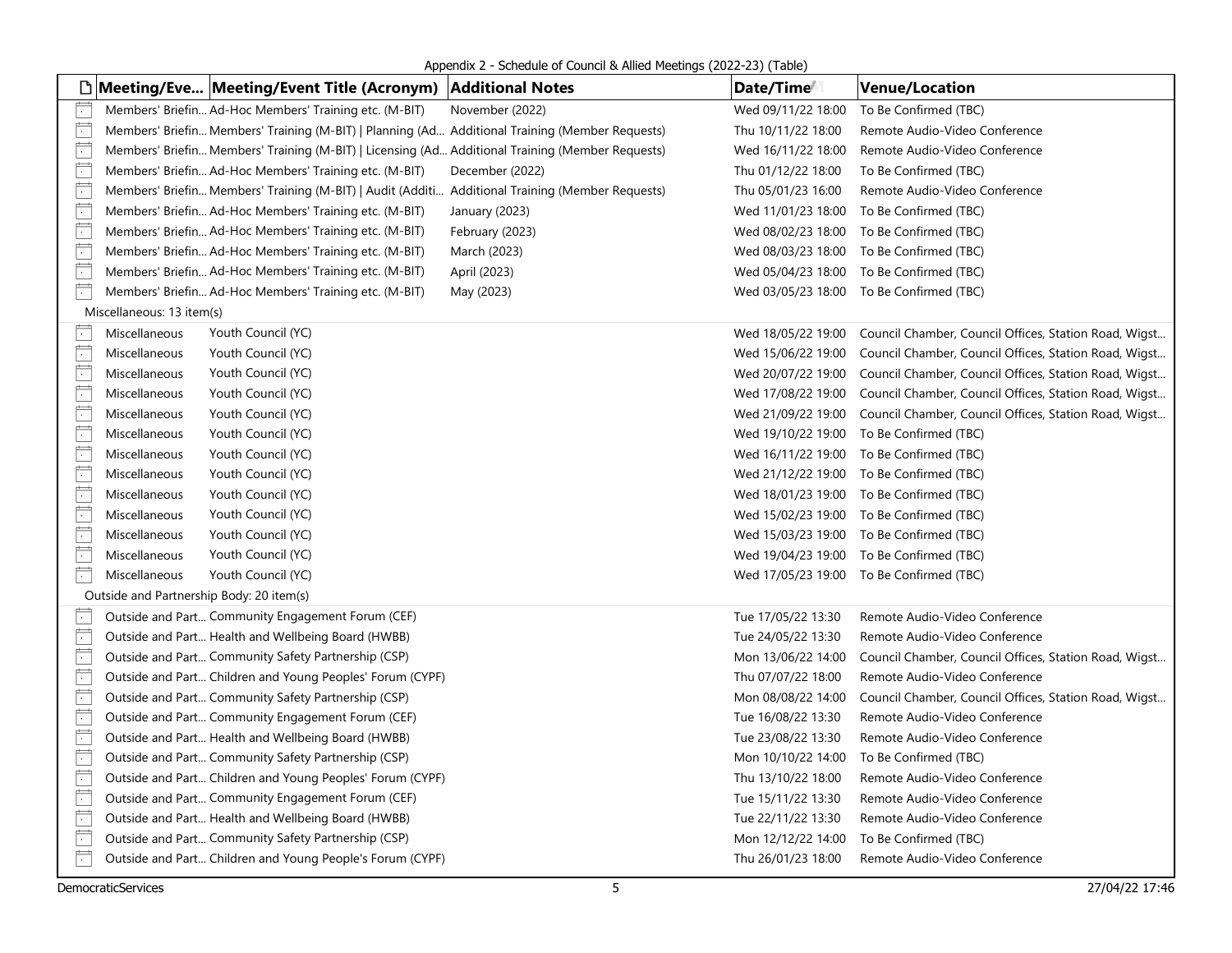Appendix 2 - Schedule of Council & Allied Meetings (2022-23) (Table)

|                          |                                 | □ Meeting/Eve Meeting/Event Title (Acronym)   Additional Notes |                         | Date/Time          | <b>Venue/Location</b>                                 |
|--------------------------|---------------------------------|----------------------------------------------------------------|-------------------------|--------------------|-------------------------------------------------------|
|                          |                                 | Outside and Part Community Safety Partnership (CSP)            |                         | Mon 13/02/23 14:00 | To Be Confirmed (TBC)                                 |
| F                        |                                 | Outside and Part Community Engagement Forum (CEF)              |                         | Tue 14/02/23 13:30 | Remote Audio-Video Conference                         |
| $\overline{\cdot}$       |                                 | Outside and Part Health and Wellbeing Board (HWBB)             |                         | Tue 21/02/23 13:30 | Remote Audio-Video Conference                         |
| Ë                        |                                 | Outside and Part Children and Young Peoples' Forum (CYPF)      |                         | Thu 06/04/23 18:00 | Remote Audio-Video Conference                         |
| $\mathbb{R}$             |                                 | Outside and Part Community Safety Partnership (CSP)            |                         | Tue 11/04/23 14:00 | To Be Confirmed (TBC)                                 |
| $\frac{1}{\sqrt{2}}$     |                                 | Outside and Part Community Engagement Forum (CEF)              |                         | Tue 16/05/23 13:30 | Remote Audio-Video Conference                         |
| Ħ                        |                                 | Outside and Part Health and Wellbeing Board (HWBB)             |                         | Tue 23/05/23 13:30 | Remote Audio-Video Conference                         |
|                          | Residents' Forum: 15 item(s)    |                                                                |                         |                    |                                                       |
| $\vert \cdot \vert$      |                                 | Residents' Forum Oadby Residents' Forum (ORF)                  |                         | Thu 12/05/22 18:30 | To Be Confirmed (TBC)                                 |
| $\overline{\phantom{1}}$ |                                 | Residents' Forum Wigston Residents' Forum (WRF)                |                         | Wed 18/05/22 18:30 | Council Chamber, Council Offices, Station Road, Wigst |
| $\overline{\cdot}$       |                                 | Residents' Forum South Wigston Residents' Forum (SWRF)         |                         | Tue 24/05/22 18:30 | To Be Confirmed (TBC)                                 |
| $\overline{\cdot}$       |                                 | Residents' Forum Oadby Residents' Forum (ORF)                  |                         | Thu 18/08/22 18:30 | To Be Confirmed (TBC)                                 |
| Ë                        |                                 | Residents' Forum Wigston Residents' Forum (WRF)                |                         | Wed 24/08/22 18:30 | Council Chamber, Council Offices, Station Road, Wigst |
| $\overline{\phantom{a}}$ |                                 | Residents' Forum South Wigston Residents' Forum (SWRF)         |                         | Tue 30/08/22 18:30 | To Be Confirmed (TBC)                                 |
| $\frac{1}{\sqrt{2}}$     |                                 | Residents' Forum Oadby Residents' Forum (ORF)                  |                         | Thu 27/10/22 18:30 | To Be Confirmed (TBC)                                 |
| $\overline{\phantom{a}}$ |                                 | Residents' Forum Wigston Residents' Forum (WRF)                |                         | Wed 02/11/22 18:30 | To Be Confirmed (TBC)                                 |
| $\overline{\cdot}$       |                                 | Residents' Forum South Wigston Residents' Forum (SWRF)         |                         | Tue 08/11/22 18:30 | To Be Confirmed (TBC)                                 |
| $\Box$                   |                                 | Residents' Forum Oadby Residents' Forum (ORF)                  |                         | Thu 09/02/23 18:30 | To Be Confirmed (TBC)                                 |
| Ë                        |                                 | Residents' Forum Wigston Residents' Forum (WRF)                |                         | Wed 15/02/23 18:30 | To Be Confirmed (TBC)                                 |
| $\overline{\cdot}$       |                                 | Residents' Forum South Wigston Residents' Forum (SWRF)         |                         | Tue 21/02/23 18:30 | To Be Confirmed (TBC)                                 |
| $\frac{1}{\cdot}$        |                                 | Residents' Forum Oadby Residents' Forum (ORF)                  |                         | Thu 11/05/23 18:30 | To Be Confirmed (TBC)                                 |
| $\overline{\phantom{a}}$ |                                 | Residents' Forum Wigston Residents' Forum (WRF)                |                         | Wed 17/05/23 18:30 | To Be Confirmed (TBC)                                 |
| $\overline{\phantom{1}}$ |                                 | Residents' Forum South Wigston Residents' Forum (SWRF)         |                         | Tue 23/05/23 18:30 | To Be Confirmed (TBC)                                 |
|                          | School Holidays: 6 item(s)      |                                                                |                         |                    |                                                       |
| $ \cdot $                | School Holidays Half-Term Break |                                                                | Summer (2021/22)        | Mon 30/05/22 00:00 | N/A                                                   |
| $\overline{\cdot}$       | School Holidays                 | Full-Term Break                                                | Summer/Autumn (2022/23) | Mon 11/07/22 00:00 | N/A                                                   |
| Ë                        | School Holidays                 | Half-Term Break                                                | Autumn (2022/23)        | Mon 17/10/22 00:00 | N/A                                                   |
| Ë                        | School Holidays                 | Full-Term Break                                                | Autumn/Spring (2022/23) | Mon 19/12/22 00:00 | N/A                                                   |
| Ë                        | School Holidays                 | Half-Term Break                                                | Spring (2022/23)        | Mon 20/02/23 00:00 | N/A                                                   |
| Ë                        | School Holidays                 | Full-Term Break                                                | Spring/Summer (2022/23) | Mon 03/04/23 00:00 | N/A                                                   |
|                          | Working Group: 25 item(s)       |                                                                |                         |                    |                                                       |
| Ħ                        | <b>Working Group</b>            | IT and Communications Working Group (I                         |                         | Tue 07/06/22 18:00 | Remote Audio-Video Conference                         |
| Ħ                        | <b>Working Group</b>            | Place Shaping Working Group (PSWG)                             |                         | Wed 15/06/22 18:00 | Remote Audio-Video Conference                         |
| Ë                        | <b>Working Group</b>            | IT and Communications Working Group (I                         |                         | Tue 05/07/22 18:00 | Remote Audio-Video Conference                         |
| Ë                        | <b>Working Group</b>            | Environment Working Group (EWG)                                |                         | Thu 21/07/22 18:00 | Remote Audio-Video Conference                         |
| $\Box$                   | <b>Working Group</b>            | IT and Communications Working Group (I                         |                         | Tue 02/08/22 18:00 | Remote Audio-Video Conference                         |
| $\Box$                   | <b>Working Group</b>            | Constitutional Working Group (CWG)                             |                         | Wed 03/08/22 18:00 | Remote Audio-Video Conference                         |
| Ë                        | <b>Working Group</b>            | Armed Forces Working Group (AFWG)                              |                         | Thu 11/08/22 18:00 | Remote Audio-Video Conference                         |